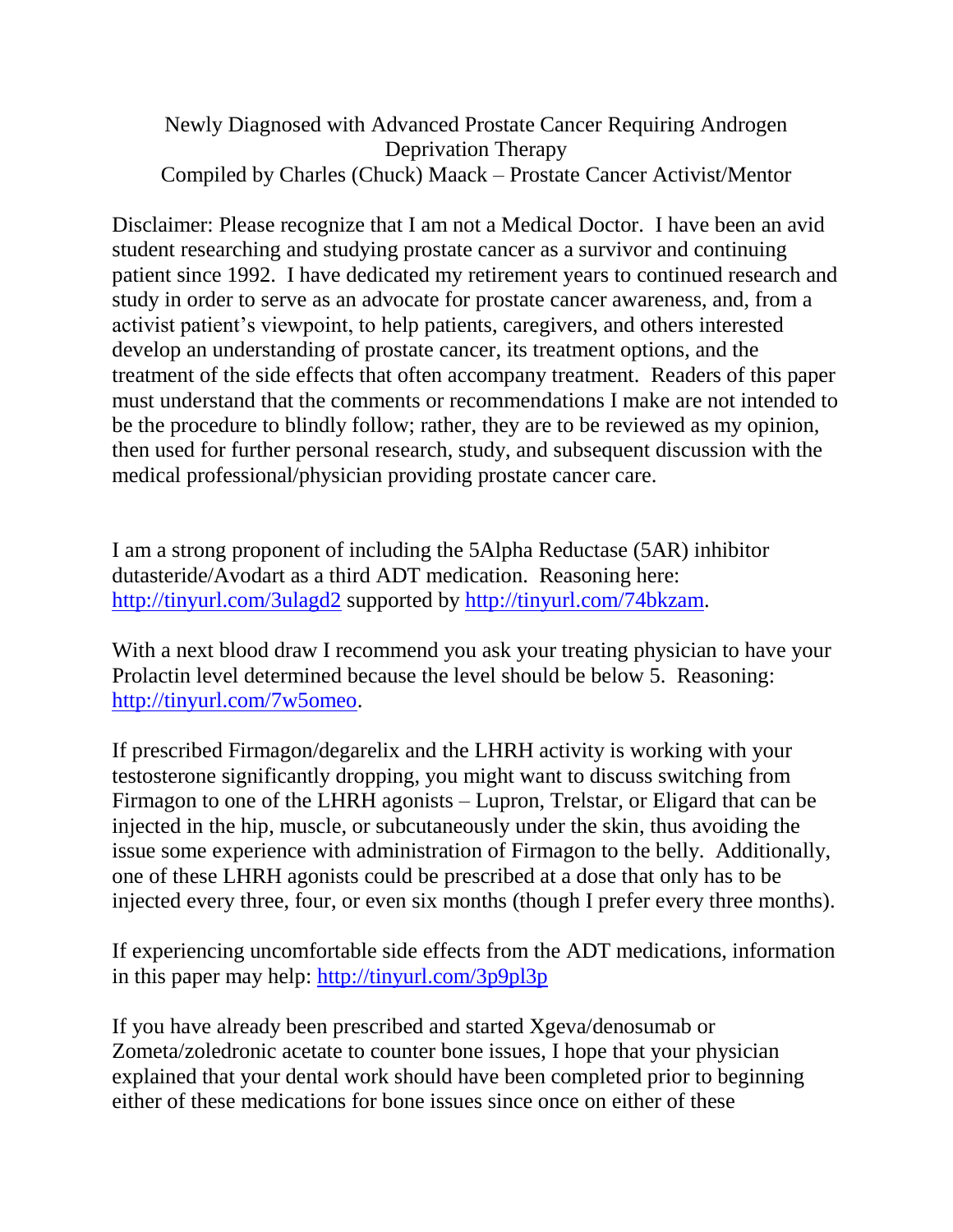medications, any dental work that would otherwise require extraction, root canal, or any access to the jawbone must be avoided. This is explained more fully here: [http://tinyurl.com/3m78ymg.](http://tinyurl.com/3m78ymg) In addition to the bone medication, it would be prudent to add a bone supplement to your treatment, and I would highly recommend you consider the following:

IMPORTANT CONSIDERATION IF EXPERIENCING BONE ISSUES OR TO STRENGTHEN BONE AS WELL AS TO INCLUDE IN YOUR VITAMIN INTAKE IMPORTANT VITAMINS FOR YOUR GENERAL HEALTH IS THE FOLLOWING:

**Medical Oncologist Stephen Strum, a specialist specifically in research and treatment of prostate cancer, determined a more promising supplement to deal with several PC/health issues, but particularly bone issues, that is available from Life Extension Foundation (LEF) – [www.lef.org](http://www.lef.org/) - known as "Dr. Strum's Intensive Bone Formula."** This is, in my opinion, the most comprehensive bone and heart supplement available. Life Extension Foundation (LEF) as item #01506, this supplement incorporates the several vitamins/products important to bone and heart health. This supplement was formulated by Medical Oncologist Stephen B. Strum, one of the top specialists in the treatment of recurring or advanced prostate cancer since 1983. This supplement/formula is explained here:

# *Dr. Strum's Intensive Bone Formula*

# <http://tinyurl.com/qg2qrwn>

A daily serving of ten capsules includes these nine bone-healthy nutrients:

- **Potassium citrate 1173 mg (as potassium citrate supplying 30 milliequivalents of potassium)** — favorably affects bone mineral density through a unique calcium-sparing process in the body, increasing the availability of calcium necessary for boneremodeling.
- Extracts of the Ayurvedic herb *Cissus quadrangularis* 600 mg (aerial part) [std. to 10% ketosterones (60 mg)]— scientific research indicates it possesses potent bone health-promoting properties, including support for bone generation, healing, and strengthening capabilities. Very few formulas contain this plant-based bone defender.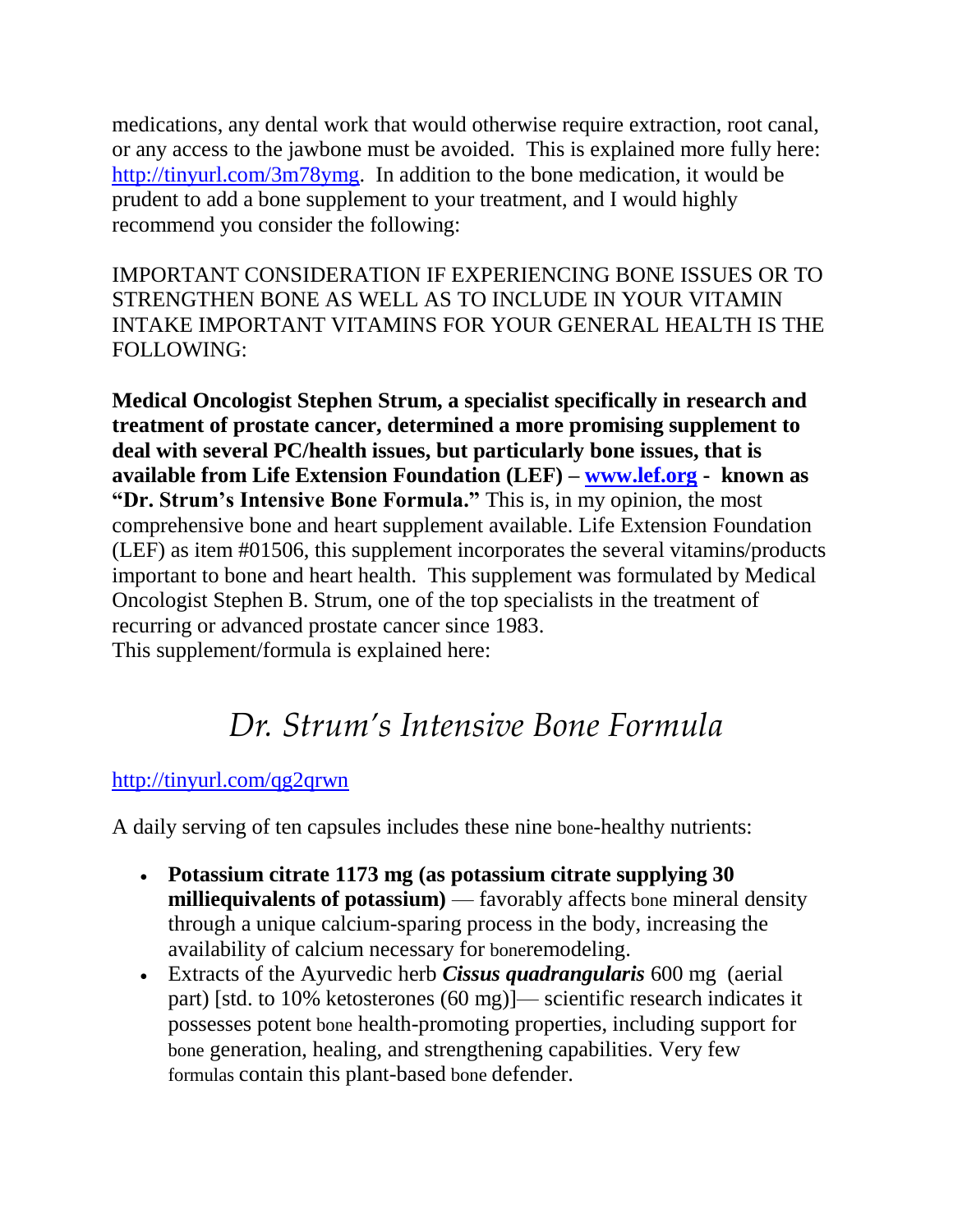- **DimaCal®** 800 mg (as l DimaCal® (Dicalcium Malate)— a patented form of calcium that exhibits significantly better absorption than other calcium supplement options.
- **Vitamin D3 8000 IU** the optimally bioactive form of vitamin D.
- **Vitamin K**2 200 mcg(as menaquinone-7)— long-acting form essential to transport calcium from the bloodstream into the bone. Working together with vitamin D, it helps maintain youthful calcium musculoskeletal distribution throughout the body.
- **Magnesium 400 mg (as magnesium citrate)** and **Zinc 10 mg (as zinc citrate)** — the citrate forms for exceptional bioavailability.
- **Boron 6 mg (from boron citrate, aspartate, glycinate)** and **Silica** 5 mg (from standardized Bamboo (Bambusa vulgaris) extract (stem)— to support the bone matrix as it undergoes already-normal growth and turnover.

Other ingredients: vegetable cellulose (capsule), vegetable stearate, silica, maltodextrin. Contains corn.

### **Dosage and Use**

 Take three capsules in the morning, three capsules in the afternoon, and four capsules in the evening daily with meals, or as recommended by a healthcare practitioner.

# **Caution**

Individuals consuming more than 2,000 IU/day of vitamin D (from diet and supplements) should obtain a serum 25-hydroxy vitamin D measurement. Do not exceed 10,000 IU per day unless recommended by your healthcare provider. This product is not recommended for individuals with high blood calcium or potassium levels. Because potassium may have numerous drug interactions (most commonly, diuretics and blood pressure medications), consult your healthcare provider before taking this product if you are taking prescription medications and/or have heart or kidney disease. Due to the vitamin K, consult your healthcare provider before taking this product if you are taking anti-platelet or anti-coagulant medications, or have a bleeding disorder.

Therefore, if using Strum's Intensive Bone Formula, though this formula costs around \$56 per month, when considering that it replaces separate purchases of the vitamins and supplements listed, that price is not as significant, particularly in recognizing you would not likely be needing additional Vit D or Vit K, and the calcium dose is likely sufficient to not require additional calcium supplements; and you would be getting a very comprehensive bone formula. The potassium citrate